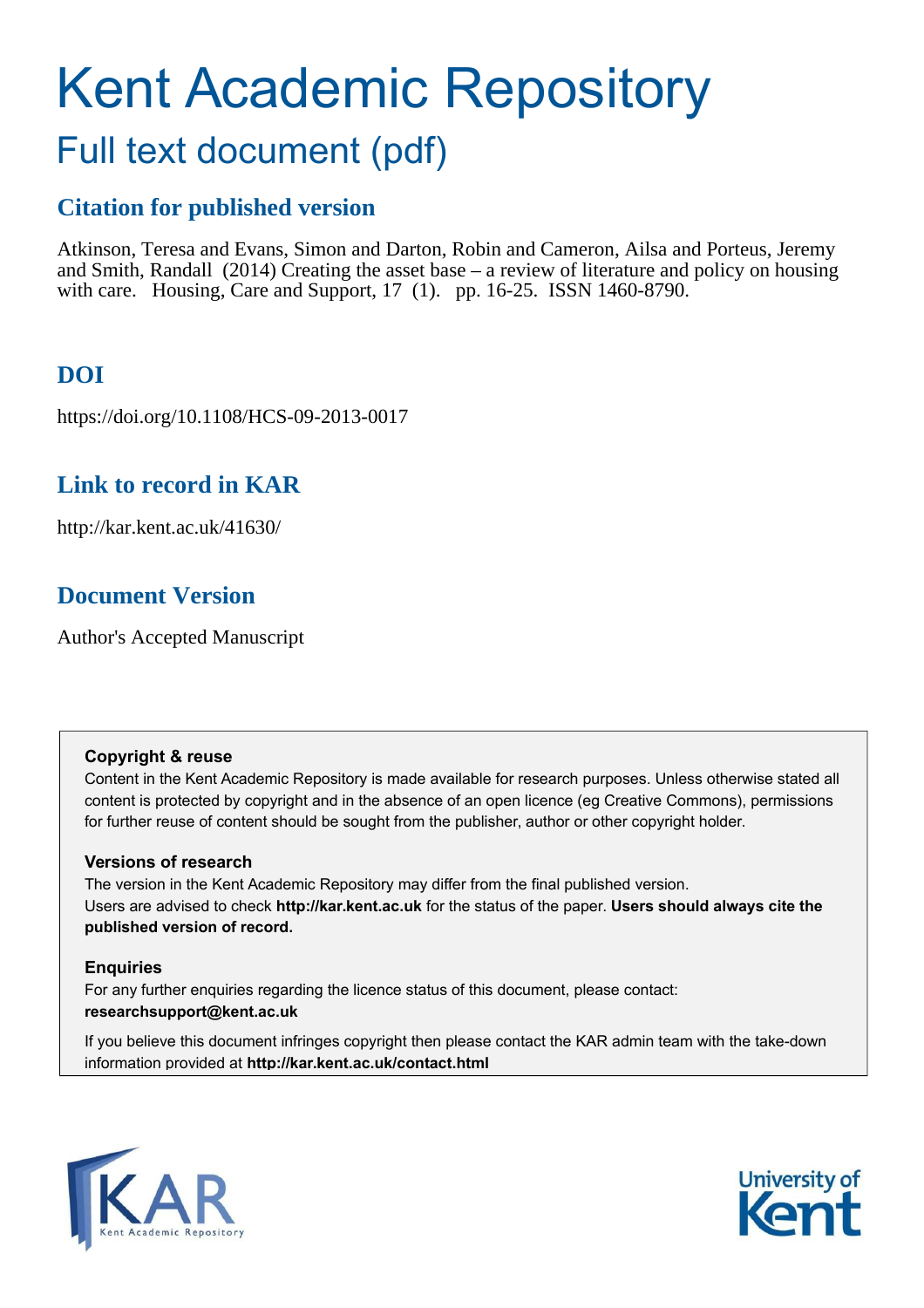### **Creating the asset base – a review of literature and policy on housing with care**

Teresa Atkinson Association for Dementia Studies University of Worcester Worcester United Kingdom

Simon Evans Association for Dementia Studies University of Worcester Worcester United Kingdome

Robin Darton Personal Social Services Research Unit University of Kent Kent United Kingdom

> Ailsa Cameron School for Policy Studies University of Bristol Bristol United Kingdom

Jeremy Porteus Housing Learning and Improvement Network London United Kingdom

> Randall Smith School for Policy Studies University of Bristol Bristol United Kingdom

**Acknowledgments:** Grateful thanks to everyone on the ASSET Project Team and Advisory Group for their support during the literature review. Special thanks to Joanne Abbott from the University of Bristol for her assistance with the peer reviewed literature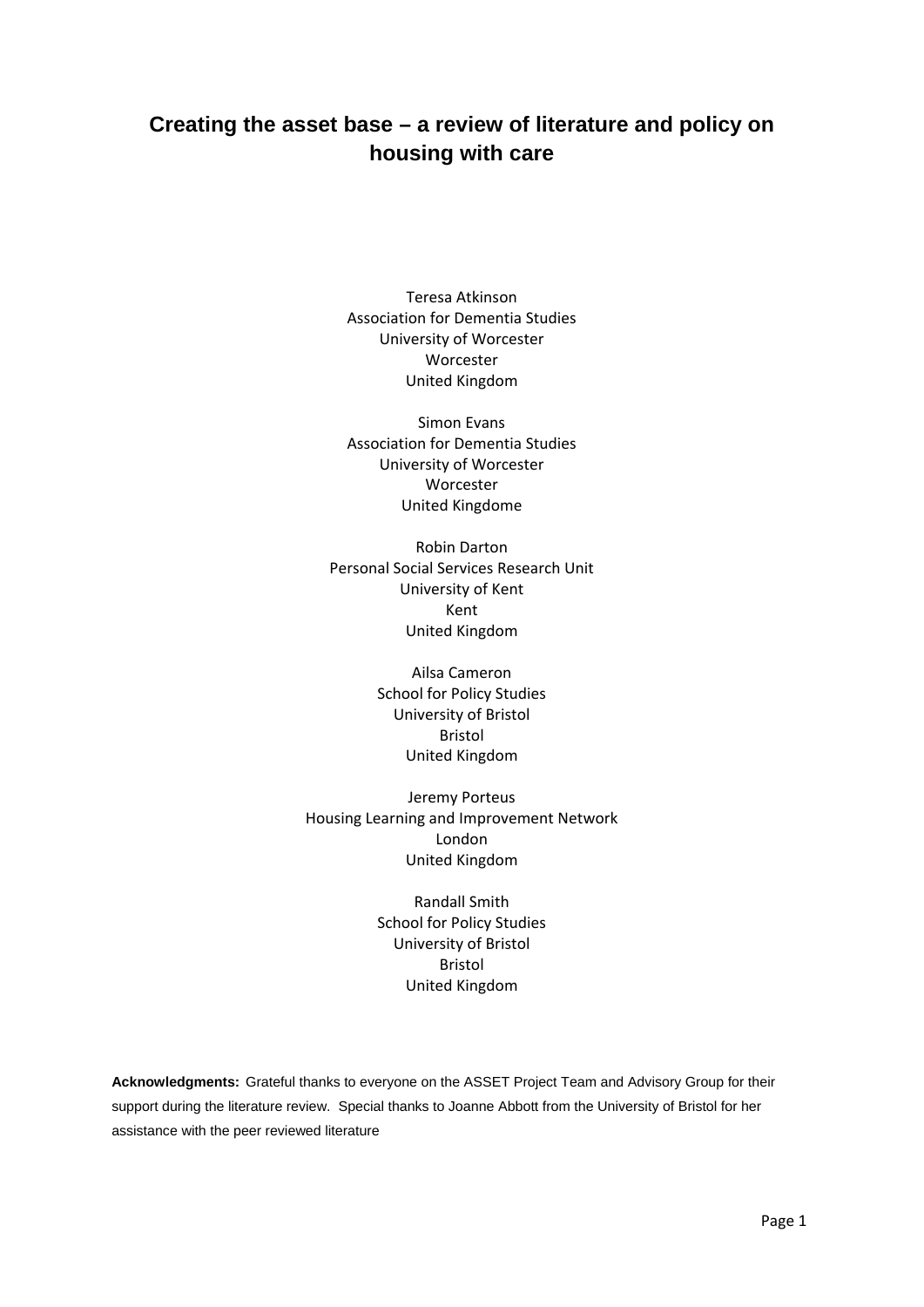#### **Introduction**

#### **The role of housing with care in ageing societies**

There is a pressing need to consider the interplay of housing, health and care and the consequent impact of these factors on our ageing population. Recent government policy has emphasised the importance of integrated service delivery and provision (DH 2013). This is particularly relevant when considering the growing numbers of older adults who can be at risk from isolation, health problems and often in need of care and support (DCLG, 2008; WHO, 2007). The ageing of our populations means that the provision of sufficient and appropriate housing for older people has become a policy priority. With older people wanting to 'live well at home by remaining independent and in control of how and where they live their lives' (Counsel & Care, 2001 p.7), housing with care has become an increasingly popular option in the UK during the past 30 years. In addition, governments are encouraging older people to 'downsize' to retirement housing in order to increase the supply of larger homes for families.

However, the development of housing with care for older persons in the form of extra care housing and retirement villages has been slow in the UK compared with other countries such as Australia and the USA. It is estimated that there is a gap of around 25% between the demand for specialist housing or registered care places and the supply (HousingLIN/EAC 2013). This represents approximately 240,000 specialist housing units or care home places in England alone, a gap that is likely to grow given the rate of population ageing.

A poll for Shelter conducted in February 2012 noted that 'more than a third of older people are interested in the idea of retirement housing' but further noted that 'if levels of demand for retirement housing remain constant, supply will have to increase by more than 70% in the next 20 yearsí(Hughes, 2012, p6.).

This paper reports on a review of the UK and international literature that was carried out as part of a project exploring the commissioning and delivery of social care housing with care for older persons. Key themes include the diverse range of models of housing with care, the benefits for residents, how the care is provided and the importance of the built environment. The paper also considers housing with care in the context of UK policy and practice. It concludes by considering the implications of the review for the future of housing with care in the UK and identifying gaps in the research literature.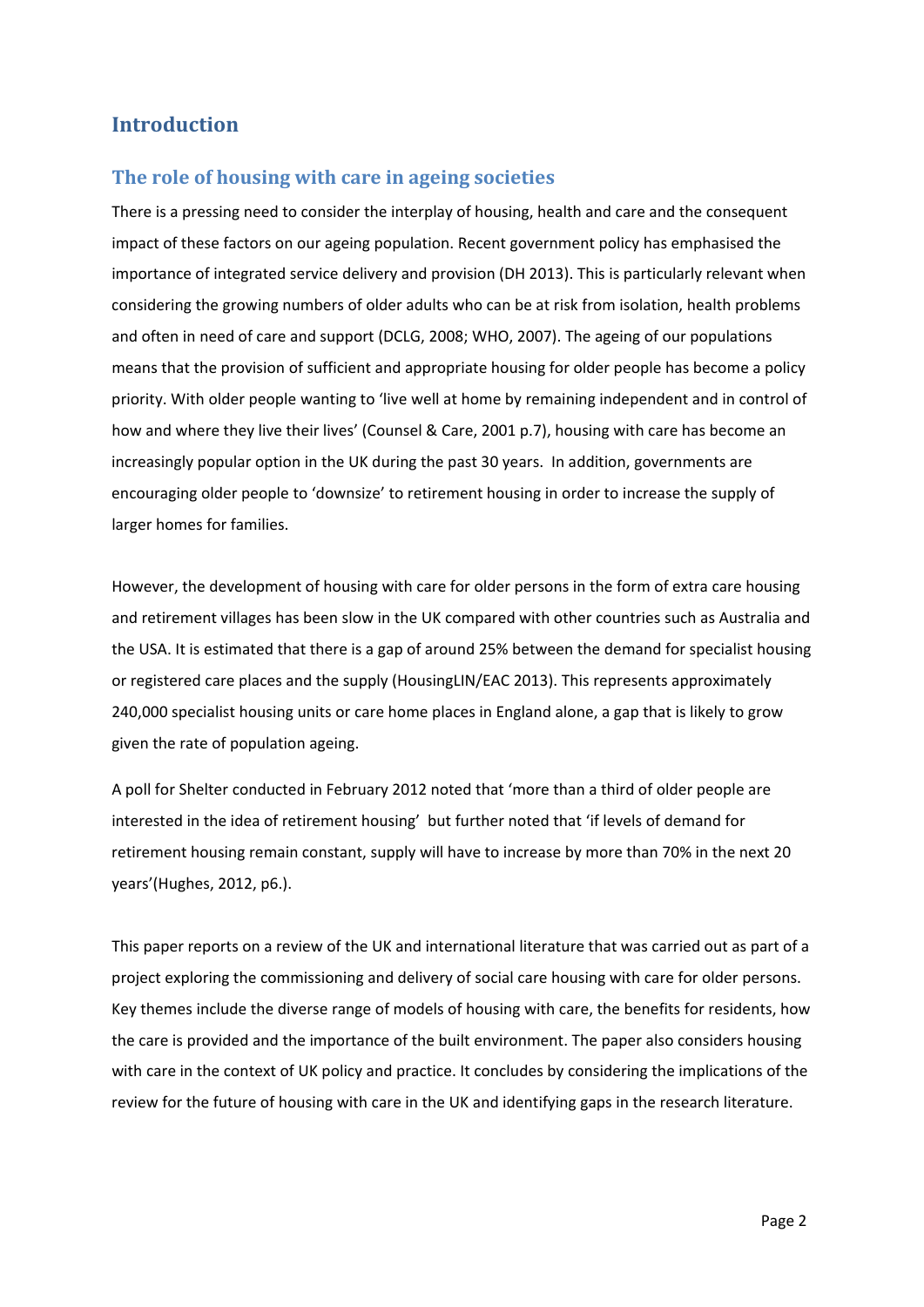#### **About ASSET**

The ASSET project (Adult Social Services Environments and Settings) is a collaborative project funded by the National Institute of Health Research (NIHR) School for Social Care Research. The project, aims to explore how Adult Social Care is commissioned and delivered in housing with care for older persons in England. Following the literature review report here, the project has carried out a survey of commissioners and in-depth case study work at a number of housing with care schemes.

#### **Methods**

The peer literature review process used a range of academic databases as well as government and third sector websites and hand searching through relevant social care and housing journals for all material published from 1990 to 2012. The review focused on UK literature but also included international literature written in English where it was thought to add useful perspectives to the topic being addressed. Search terms including 'social care',' extra care housing' and 'retirement villagesí made the process relatively straightforward for UK literature but differences in the terminologies used to describe housing with care in relation to international studies presented new challenges. For example, terms such as 'assisted living'; 'retirement villages'; 'independent living'; ëelderly housingí; and ëservice housingí are often used interchangeably and with no clear definitions.

In addition, a search of UK policy and practice literature was conducted across a range of sources including Central & Local Government, the National Health Service, housing providers, the Housing Learning and Improvement Network, consumer campaigning organisations, policy & research organisations and professional bodies. Seventy five policy and practice documents relevant to the study were identified.

#### **Findings**

Despite being a relatively new form of provision, housing with care for older persons comes in many forms and goes by many names, across various countries. Howe et al (2013) identified over 90 terms that have been used in the literature from the UK, the United States of America, Canada, Australia and New Zealand to describe ëforms of accommodation built specifically for older people and in which the housing provider took responsibility for delivery of one or more types of support and care services' (page 548). Our review also found a diverse and confusing terminology in use across Europe. The more common labels nomenclature included 'service housing',' senior housing ', 'special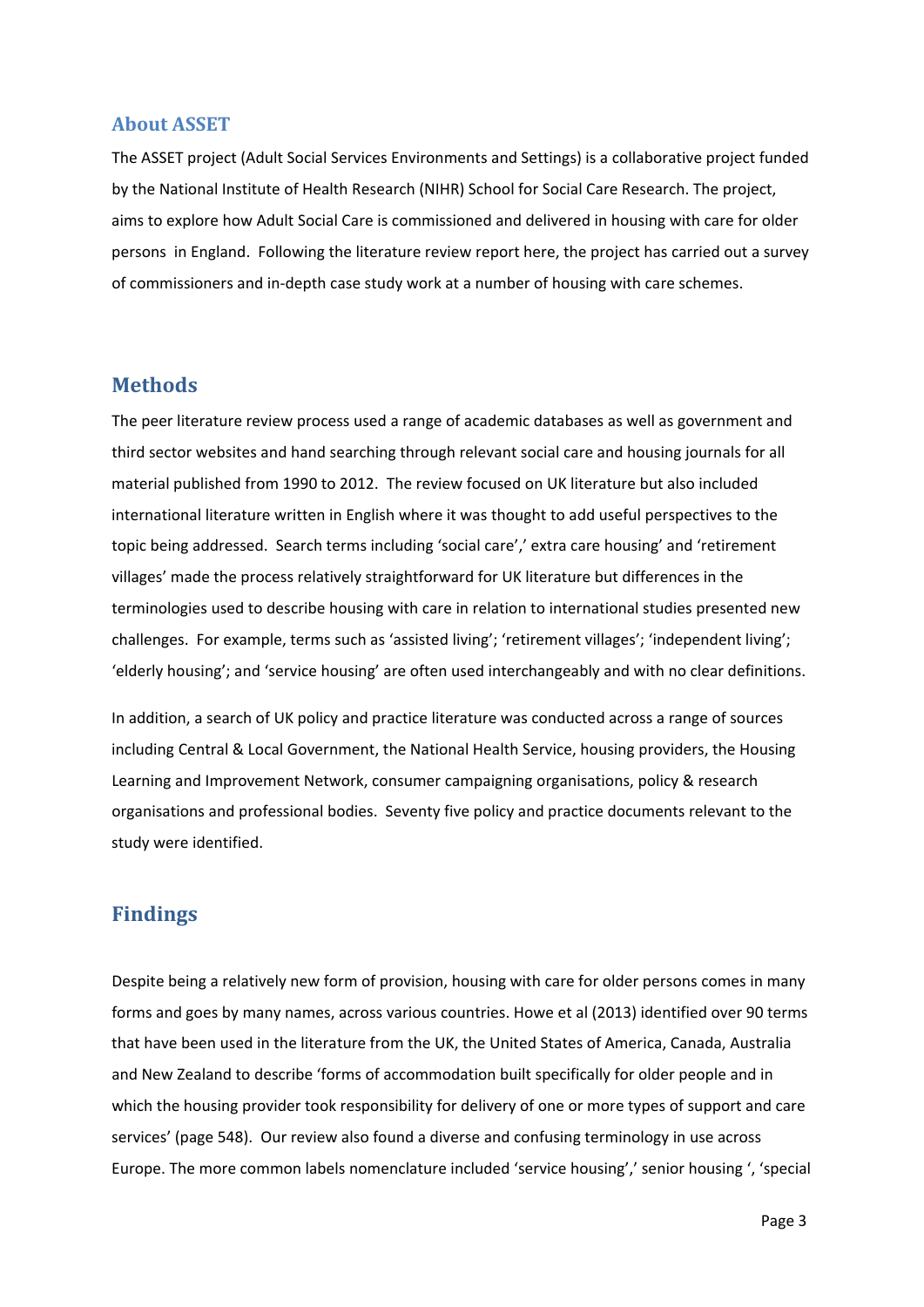housing' and 'assisted living'. For the purposes of this literature review, our focus was on retirement villages and extra care housing. Much has already been written about the nature of housing with care in the UK. For example, Riseborough and Fletcher (Housing LIN, 2003) suggested 3 key features: being primarily housing and not an institution; supporting ageing in place and promoting independent living; sometimes incorporating services for intermediate care and rehabilitation. King (2003) identified a range of defining characteristics including self-contained flats or bungalows; the incorporation of design features and assistive technology to facilitate independence; the provision of flexible packages of care in each resident's own accommodation; and the availability of 24 hour care and support. In the wider European context, the term Group Orientated Housing is used in Germany to refer to a form of housing chosen by people who do not wish to go into nursing carer but can no longer be cared for in their own home. This type of housing provides many of the features we associate with extra care including single, private accommodation with communal areas and staff on hand, night and day to assist with care giving and everyday tasks (www.isa-platform.eu).

In this article, we report on the peer reviewed literature for two main forms of housing with care for older persons: extra care housing and retirement villages. Our findings are presented within 3 main themes that emerged from our analysis: how care and support is provided; the role of the built environment; and the benefits for resident wellbeing. We then consider these themes in the context of recent UK government policy.

#### **Care and support**

Our review found a paucity of literature focusing specifically on care and support in housing with care for older persons , particularly in terms of how social care is delivered. To this extent, it provided reassurance of the potential of the ASSET project to produce new and useful evidence. However, several articles did present some useful and interesting conclusions about the nature and effectiveness of care provision in broader terms. For example, Wright et al. (2010) reported that on average the care needs of residents were reduced after moving into extra care housing. They also highlighted a lack of information about care provision and differences in types of services available, making it difficult for professionals, older adults and their families to assess the value of extra care housing as an option. This study also explored a range of differences between schemes in terms of the care provided. For example, the exact nature of 24 hour care provision varies considerably and for some schemes this means a sleep-in carer at night. This would be problematic for someone who regularly requires attention at night, who might find a care home more suitable. Similarly, not all

**Field Cod**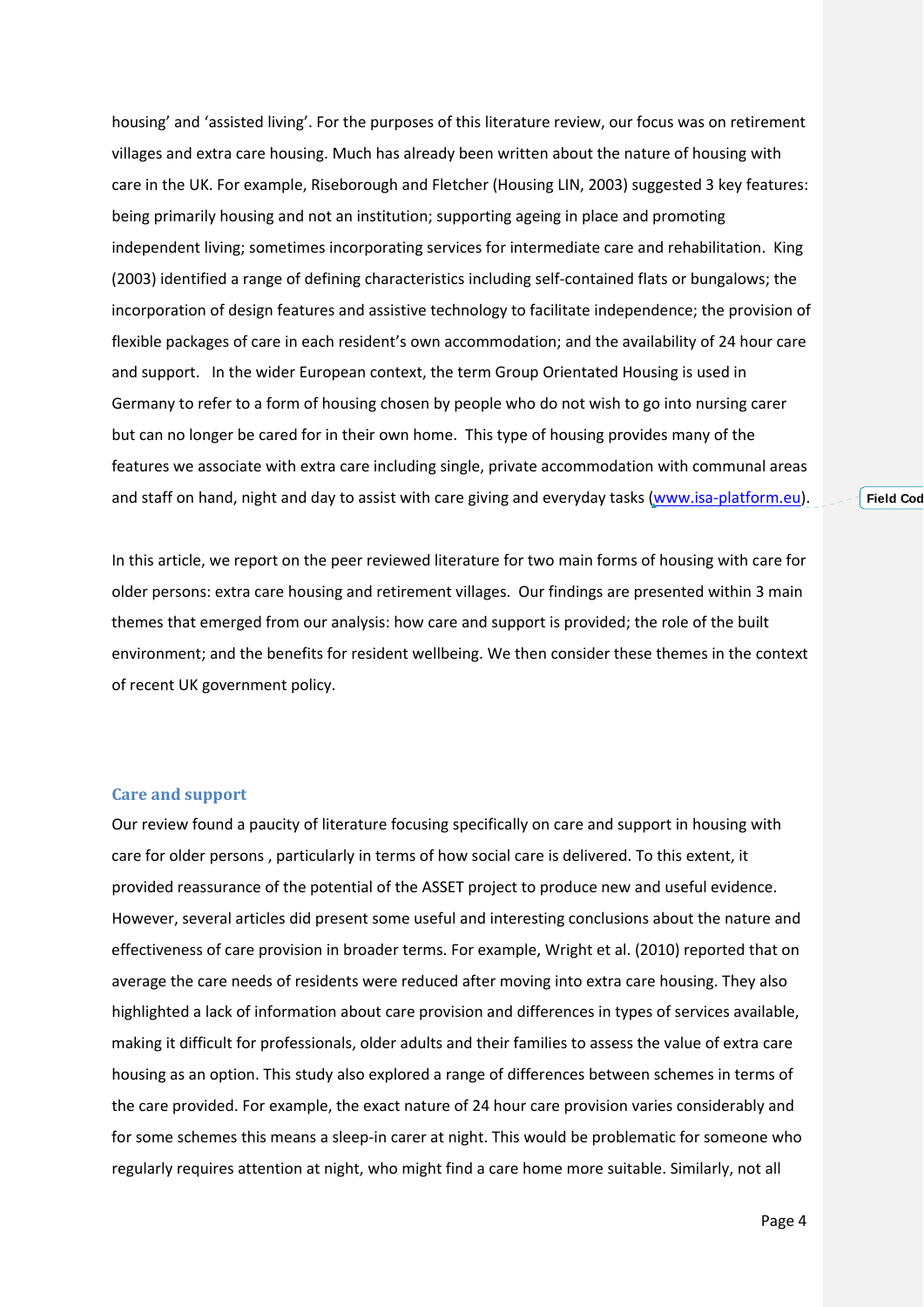extra care schemes have communal dining areas and an older person who has become lonely at home might not find the levels of social interaction that they desire in a scheme that lacks this facility.

Reporting on a study carried out in continuing care facilities in Canada, Keating et al (2001) identified three main factors thought to improve the practice of client-centred care: having choices about models of care; appropriate staffing levels and training; and recognition of family contributions. An Australian study considered the support received by older adults in a retirement village compared to that received by older adults in the community, finding that those in retirement villages were more likely to pay for support and experienced less direct contact with family members than those living in the community (Buys et al, 2006). However, it is important to bear in mind the possible influence of different geographies and cultures. Studies in the UK report that some older people move to retirement villages to be nearer to their grown up children (Croucher et al. 2006; Evans 2009).

The ability of housing with care for older persons to accommodate residents from across a spectrum of care needs, sometimes referred to as' from fit to frail', is also a recurrent theme in the literature. For example, several authors report concerns among 'fit' residents about the proportion of other residents who they perceive to be 'frail' (O'Malley and Croucher, 2005; Callaghan et al, 2008). The challenges of achieving physical design that meets the needs of residents with a range of abilities has also been highlighted (Orrell et al 2013). Such debates are particularly relevant to extra care schemes, where local authorities often have some nomination rights and the aim is to cater for a balance of care needs. This is increasingly a factor in the context of financial pressures and the fact that many local authorities can only fund people with substantial care and support needs. At the same time, there are questions about how far extra care can provide an alternative to residential care (Darton et al, 2012).

One area of increasing interest in the literature is the ability of housing with care to support people with dementia, particularly at different stages in the disease. For example, Means and colleagues (Means et al, 2006) concluded that extra care housing can promote a good quality of life for people with dementia, while also identifying three issues that require particular consideration: access to health care, training of staff and providing a sufficiently stimulating environment. Quality of life amongst older adults with middle to late stage dementia was found to be the same or better in assisted living environments compared to long term care centres (Reimer et al, 2004).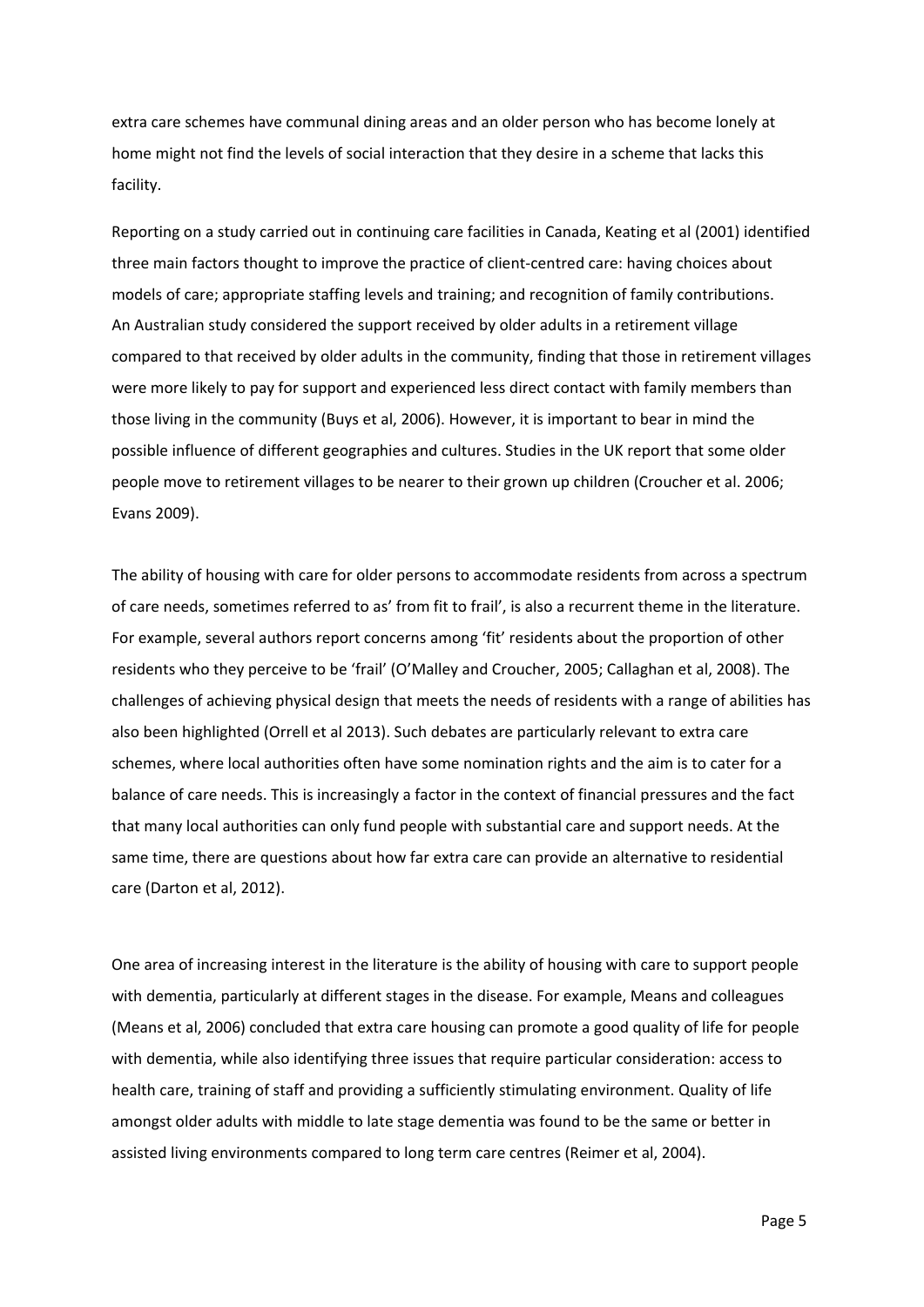Specific programmes to support people with dementia in extra care housing have been developed and evaluated (Brooker et al, 2011), producing evidence of the Enriched Opportunities Programme (EOP) to maximise dignity and independence for people with dementia. This initiative adopted an inclusive approach to supporting people with dementia that included specialist staff, leadership, staff training, individualised care-work, community liaison and the provision of appropriate activities. The authors reported that those receiving the service were less likely than residents in other sites to move to a care home or to be admitted to a hospital inpatient bed. They were also more likely to be seen by a range of community health professionals. They concluded that the EOP had a positive impact on the quality of life of people with dementia in well-staffed extra care housing schemes.

However, there remains a lack of good evidence for the relative merits of different models and designs of extra care, the provision of end of life care, and comparing segregated and integrated models of supporting people with dementia (Dutton, 2010).

#### **The role of the built and natural environment**

During the past ten years there has been increasing interest, both nationally and internationally, in the role of the environment in supporting older people to remain independent. This emphasis is reflected in the housing with care literature and has been succinctly summarised by Utton (2009), who stated that ëan impairment becomes a disability only when the built environment does not compensate for impairments' (p.380).

Torrington (2006) had previously highlighted the role of architecture in promoting quality of life in care homes and extra care housing settings, suggesting that a more creative approach to the management of buildings would enhance the well-being of residents. Quality of life was shown to be poorer in buildings that prioritise safety and health while buildings that support activity positively by providing effective assistive devices, giving people control of their environment and affording good links with the community have a positive association with well-being.

The role of architecture in relation to care giving practices has been considered in Sweden where it was noted that these can shape each other (Nord, 2011a) and furthermore that individualised care practices can improve privacy for residents (Nord, 2011b). A study of 23 extra care schemes found significant associations between several aspects of building design and quality of life, a relationship that was partly mediated by the dependency of participants and scheme size (Orrell et al, 2013). The same study also highlighted the importance of outdoor spaces to residents, including gardens, balconies and courtyards, because they provide additional space as well as opportunities to take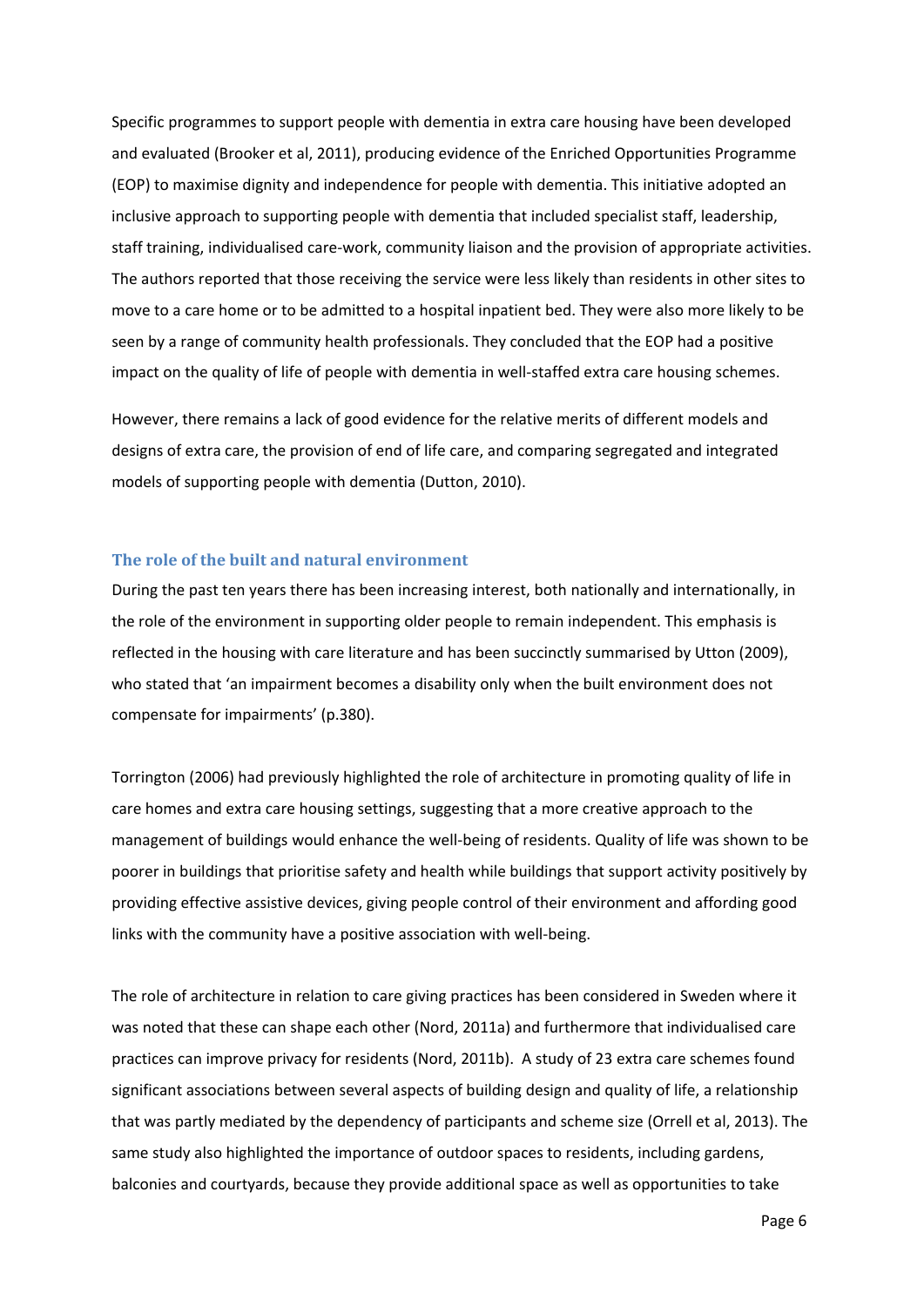part in activities such as gardening (Barnes et al 2012). Findings from this study informed the development of EVOLVE, a useful tool for evaluating the design of older people's housing (Torrington et al, 2010). The importance of external design is also evidenced in the IíDGO project (Ward Thompson et al, 2012), which produced detailed guidance on age-friendly design of streets and parks including seating, bus stops and pedestrian crossings (www.idgo.ac.uk/about\_idgo/index.htm).

**Field Cod**

The emphasis on the importance of design also features in the government-supported Housing Our Ageing Population: Panel for Innovation (HAPPI) programme (Homes and Communities Agency, 2009 ) and the follow up report, Housing our Ageing Population: Plan for Implementation (All Party Parliamentary Group on Housing and Care for Older People, 2012), which established how new build specialist housing can meet the needs and aspirations of older people and drew widely on innovative design examples from across Europe and a review of the take-up of HAPPI. Publications from the HAPPI's initiative emphasise the possibilities offered through innovative design of housing and neighbourhoods and the importance of space, light and accessibility. There is also an emerging literature focusing on the age-friendliness of housing with care settings, including the extent to which they support connections with the wider community (Bernard et al, 2012).

#### **Resident wellbeing**

A key issue in considering the impact of housing with care for older persons is of course how it affects the quality of life of residents. Several research studies have focused on the views and experiences of housing with care residents in order to explore this issue. Residents consistently express high levels of satisfaction with housing with care settings. For example, a study of Hartrigg Oaks retirement village found that 83% of residents were satisfied or very satisfied (King 2003). Various studies have identified a range of advantages of living in housing with care schemes as reported by residents including security, privacy, the availability of flexible care and support, independence and control, access to amenities and social activities, lack of responsibility for property maintenance and low levels of crime (e.g. Darton et al, 2011; Burholt & Windle, 2007: Shipley, 2003).Several studies have explored the potential of extra care housing to reduce loneliness and isolation for older people. A report by the International Longevity Centre (Kneale, 2013) highlighted the potential of extra care to enhance the social lives of residents and help them to develop new friendships. Evans and Vallelly (2007) identified six key factors that can maximise social wellbeing in extra care housing: opportunities for social interaction; connecting with the wider community; good design and location; the involvement of family carers; staff training and cultures of care; and the provision of appropriate facilities.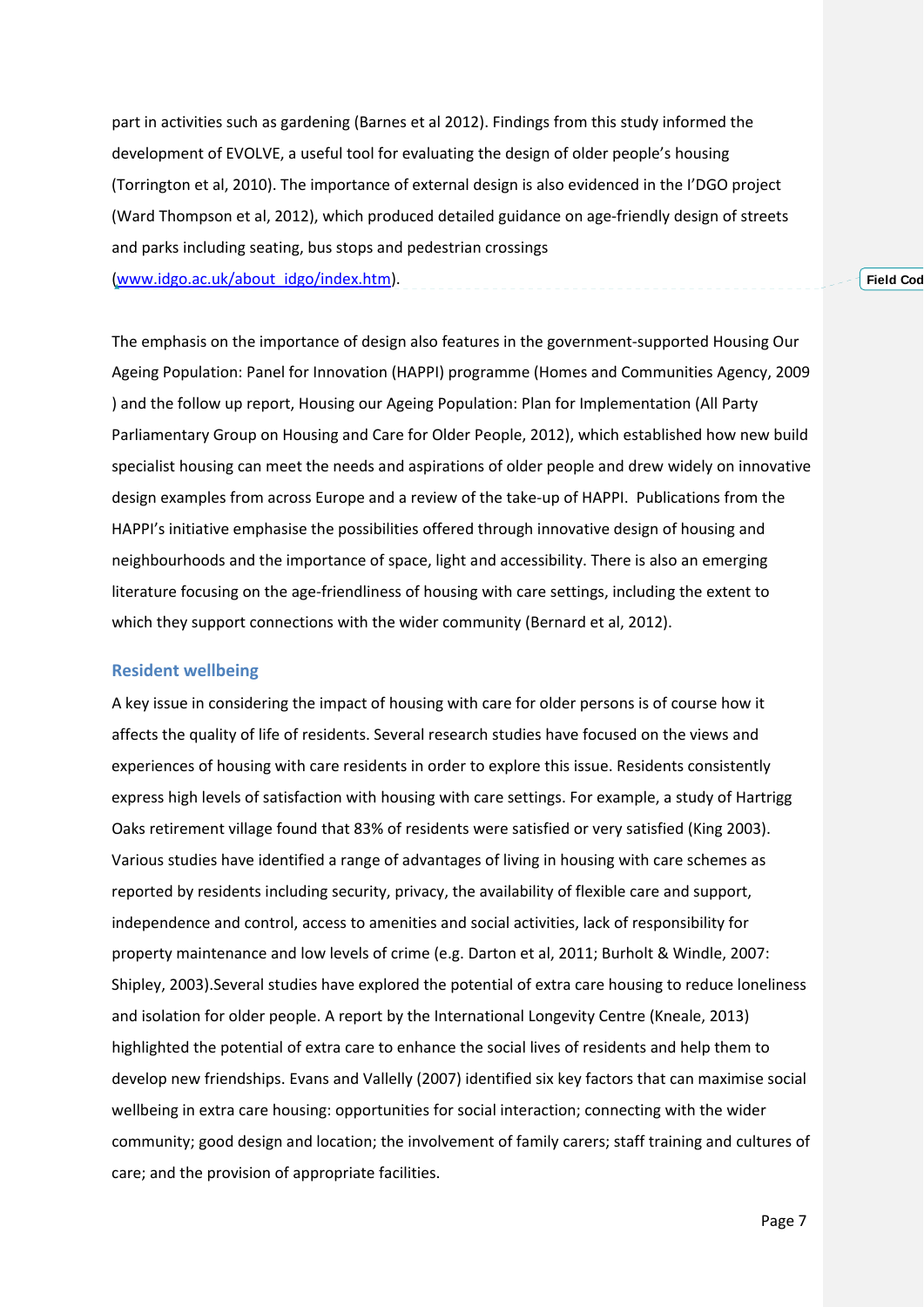The importance of social interaction in promoting a sense of identity and belonging, and therefore contributing towards a good quality of life, emerged from studies across different types of retirement housing in several countries including a mixed tenure retirement village in England (Evans, 2009), an aged care community in Australia (Horner and Boldy 2008) and retirement villages in New Zealand (Grant 2007). This has led several authors to consider the extent to which such settings deliver on their claims to be 'communities'. Focusing on their study of Berryhill retirement village, Bernard et al (2012) concluded that the concept of a cohesive retirement community based on consensus is an unrealistic ideal. In their article on the role of community in later life, Means and Evans (2012) draw on a range of evidence including a study of a retirement village in concluding that while communities of interest play a growing role in the lives of many older people, it is not helpful to view them as the present-day alternative to communities of place. Instead they suggest it is important to explore the complexities of how the two interact and overlap.

Despite this body of evidence in support of the benefits of housing with care for older persons, some studies have also highlighted its limitations. These include its ability to support people with more advanced dementia (Evans et al. 2007; King 2003), social isolation of the most frail residents (Petch, 2007) concerns that men are not so well supported as women (Peace, 2004), and tensions between those from different socio-economic backgrounds (Evans, 2009).

#### **Discussion: the UK policy context**

In this section we consider the findings from the literature review in the context of UK government policy under two themes; care and the built environment.

In broad terms, housing with care meets the long standing UK government policy aim of meeting individual's needs within the community, in people's existing homes or within specialist housing provision, rather than in institutional settings. Added urgency has been brought to this agenda due to both the financial crisis and the longer term ageing of our population.

There is good evidence from the literature that housing with care has synergies with the personalisation agenda that has been a longstanding theme of care policy, both in the UK and elsewhere. Consumer choice and control lies at the heart of the flexible care packages that are found in housing with care, based on the individual needs and preferences of residents, and increasingly through a range of providers.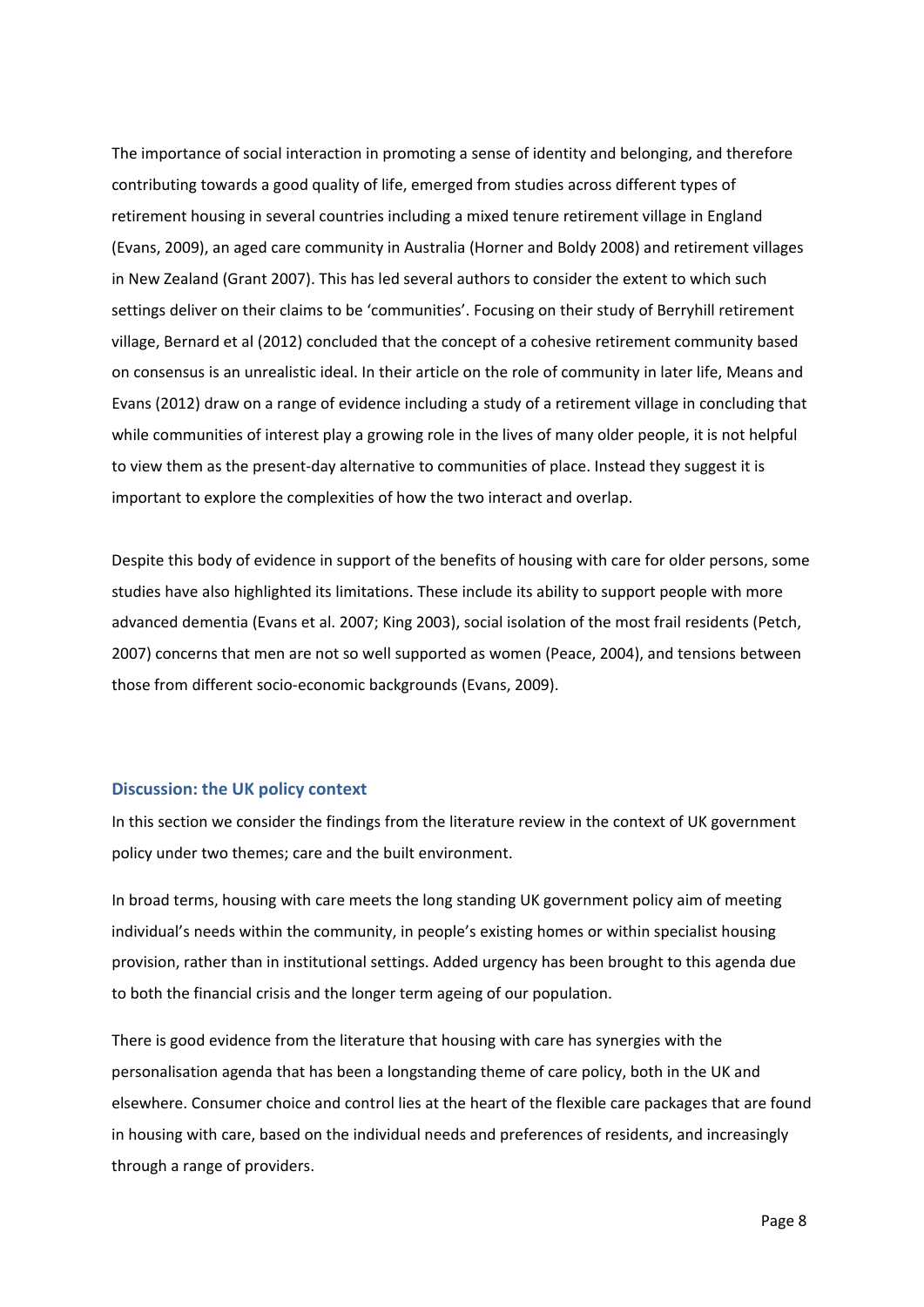The suitability of housing with care for people with dementia has also been the subject of considerable debate, partly in response to a range of policy drivers. Both the National Strategy *Living Well with Dementia* (Department of Health, 2009) and *The Prime Ministerís Challenge on Dementia* (Department of Health, 2012) highlight the need for high quality, expert care to be delivered either in care homes or within a person's own home, for housing to be prioritized and for the creation of dementia-friendly communities and cities. A recent report from the Alzheimer's Society (2012) noted that much of existing housing is poorly suited to the needs of older people and people with dementia in particular. Amongst their recommendations they called for greater choice of housing options and tenures available, including mainstream and specialist housing. The literature reaches mixed conclusions about the suitability of housing with care for people with dementia, particularly in the more advanced stages, and calls for more research.

The broad aim of Government policy is of course to improve quality of life for its citizens. In terms of housing for older people this has often been addressed through a focus on its potential to support personalisation, independence and prevention. As more of their clientsí needs and preferences are met by housing providers, the quality of life for individuals can improve and the necessity for intervention may be reduced. The move towards self-directed care has been a core component in focusing care on the 'individual and their wishes, rather than the service-based and prescriptive approach that has previously dominated provision' (Help the Aged, 2008, p2).

The use of personal budgets as part of this approach can empower individuals to take control of their lives, affording flexibility, choice and ownership of services rather than being passive recipients of the process (Alzheimerís Scotland, 2010). However, implementing a personalised approach in housing with care is not necessarily straightforward. For example, there is often limited choice for older people who want to move to both specialist and alternative mainstream housing, in terms of tenure, location, size, affordability and type of care or support (Pannell et al, 2012). Similarly, while the goals of personalisation should lead to better universal services, prevention, social capital, control and choice in reality the majority of an older adult's individual budget may well be spent on high care needs leaving little surplus for leisure activities and supporting wider social well-being (Glendinning et al 2008).

UK government policy has also emphasised the role of the built environment in promoting independence for older people. For example, Lifetime Homes, Lifetime Neighbourhoods (DCLG, 2008), which presented the first coherent housing strategy for older people, recognised the importance of designing housing with ageing in mind, including the need to build adaptable 'homes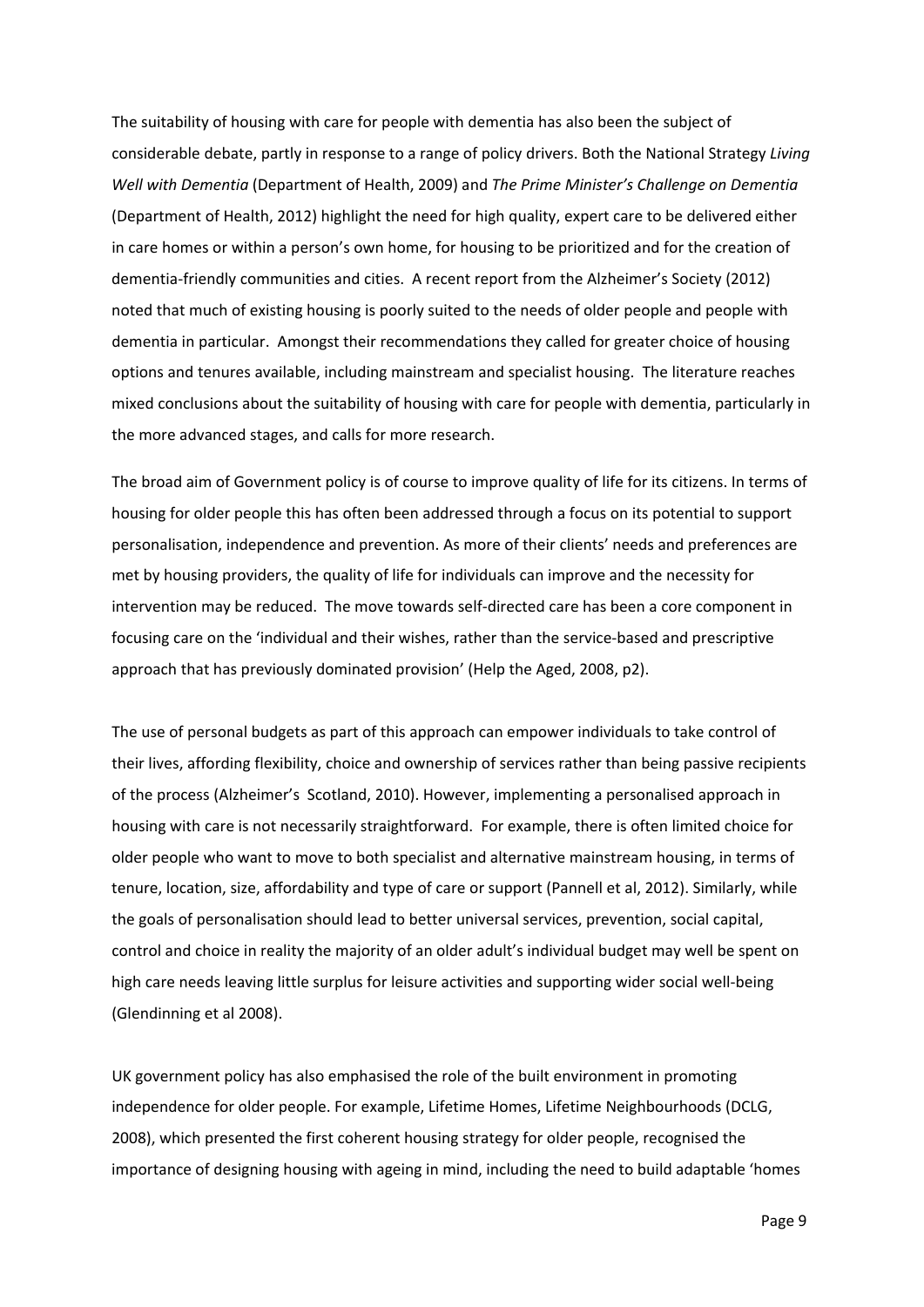for life'. Adequate space was also identified as essential to accommodate visiting family or a carer and to provide good storage.

Moving beyond the immediate home, the strategy called for older people's housing to provide access to green, private space, and a safe neighbourhood, as well as housing that is accessible to good local transport, facilities and amenities. The importance of the built environment is also reflected in the latest National Housing Strategy for England (DCLG, 2011). The potential of housing with care to deliver in this respect is evidenced in the literature as reviewed above and also considered in the HAPPI reports (HCA 2009; APPG 2012). This work provides a series of detailed recommendations for designing housing to meet the needs and preferences of older people including providing adequate storage, promoting internal circulation, maximizing natural light and connecting with the local community. However, such approaches contradict recent Government moves to encourage ëdownsizingí by older people in order to increase the supply of family homes (DCLG, 2011). The picture is complicated further by a shortage of suitable housing for older people to move to, as recognized in the Government Housing Strategy (DCLG, 2011).

Integration, prevention and the shaping of local care services has been seen as part of a drive towards integration of housing, health and social care (Swan, 2012). This was underpinned with up to £300 million administered by the Homes and Communities Agency and Greater London Authority to be invested in specialist housing over the next five years giving greater choice in housing options for older people and disabled adults (Department of Health, 2012).

#### **Conclusion**

This paper has reported on an emerging body of peer reviewed and grey literature of relevance to housing with care for older persons. The scope and depth of this reflects a growing recognition of the importance of housing, care and support to increasing numbers of people who are living longer and aspire to enjoy an active retirement. Where we live is crucial to our independence, dignity, health and well-being. In the face of a rapidly ageing population and cuts in many services, society must look to housing as being the key to delivering quality of life for older adults.

We have also explored the extent to which housing with care contributes towards the aims of government policy in England. The main policy focus in this area is twofold: managing the increased financial burden of a growing population of older adults through more innovative housing initiatives that support the aspirations of older adults, restore the sense of community and provide more financially viable alternatives to traditional models of care; and maximising quality of life for older people by providing choice and control in terms of their housing and care options. The evidence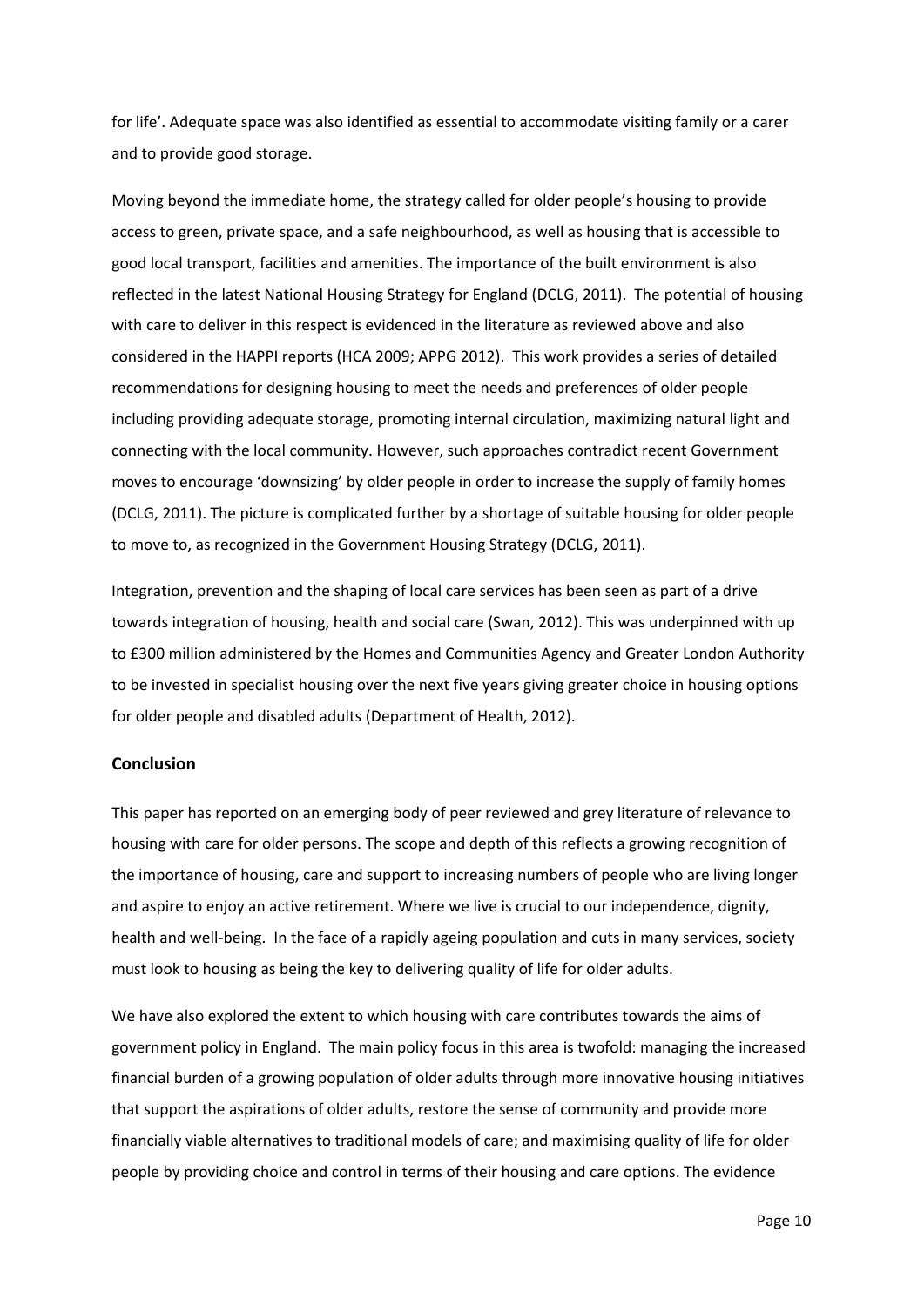base suggests that housing with care is in a strong position to deliver on most if not all of these aspirations.

However, as a relative newcomer to the housing market, housing with care, under the auspices of extra care housing and retirement villages, has a multitude of models under one umbrella with seemingly no single mode of delivery. With such diverse interpretations of flexible care, how are commissioners and providers to know which is the most beneficial to the individual and the most cost effective? Our review identifies a range of criteria that could contribute towards a typology. These include:

- The housing and care provider relationship
- building type, layout, size and location;
- facilities and activities
- tenure and letting policy
- $\bullet$  structure the capacity of the facility to provide care
- process  $-$  how the facility delivers care
- resident case mix the proportion of residents who are functionally dependent

Despite a growing literature both in the UK and internationally exploring the characteristics and benefits of housing with care for older people, substantial gaps remain in the research evidence. For example, many local authorities are replacing their own care homes with extra care housing schemes not only because of a perception that they can support a better quality of life, but also because of a belief that they can do so without any additional cost to the public purse. However, despite the importance of cost effectiveness to the role of housing with care as an alternative to more institutional forms of care and support, our review found very little peer reviewed literature focusing on the costs of housing with care options. One of the few relevant studies found that the overall cost per person increased after a move to extra care housing scheme, but suggested that this increase was associated with improved social care outcomes and improvements in quality of life (B‰umker et al 2010). Higher costs in extra care appear to be associated with a range of factors including the presence of a long standing illness, higher levels of physical and cognitive impairment, separate housing management and care services and higher staff turnover (Netten et al. 2011). One of the challenges in this area is how to measure the impact of the care and support provided to residents. It is hoped that work being done through the ASSET project in collaboration with the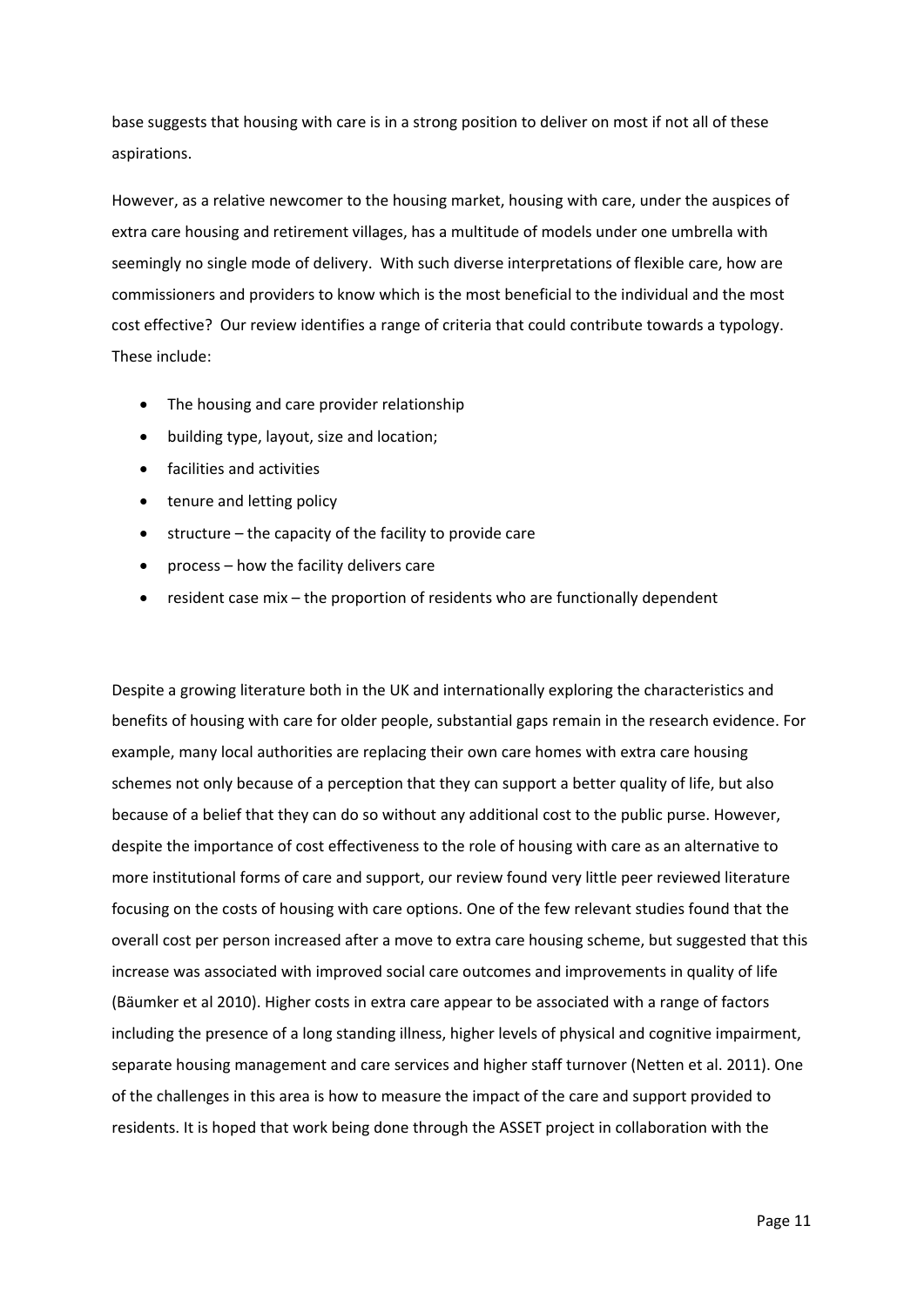PSSRU at Kent to adapt the Adult Social Care Outcomes Toolkit (ASCOT) for use in extra care housing will provide valuable additional evidence.

Finally, our review suggests an urgent need for evidence of the relative benefits of different models for supporting people with dementia in housing with care settings. The fact that many of these research gaps were identified nearly 10 years ago (O'Malley and Croucher 2005) highlights the continuing need for more investment in research into housing with care for older persons.

#### References

Alzheimer Scotland (2010), Let's get personal: Personalisation and dementia. Edinburgh: Alzheimer Scotland.

Alzheimer's Society (2012,) Home Truths: Housing services & support for people with dementia. London: Alzheimer's Society

Barnes, L., Torrington, J., Darton, R., Holder, J., Lewis, A., McKee, K., Netten, A. and Orwell, A. (2012), "Does the design of extra care housing meet the needs of residents? A focus group study", Ageing & Society, Vol 32 No. 7, pp. 1193-1214.

Bäumker, T., Netten, A. and Darton, R. (2010), "Costs and Outcomes of an Extra Care Housing Scheme in England", Journal of Housing for the Elderly, Vol 24 No.2, pp. 151-170.

Bernard, M. (2012) "Then and now: evolving community in the context of a retirement village", Ageing & Society, Vol 32 No.1, pp. 103-129.

Best, R. and Porteus, J. (2012), Housing our Ageing Population: Plan for Implementation. All Party Parliamentary Group on Housing and Care for Older People inquiry report

Brooker, D., Argyle, E., Scally, A. and Clancy, D. (2011), "The Enriched Opportunities Programme for people with dementia: a cluster-randomised controlled trial in 10 extra care housing schemes", Aging and Mental Health, Vol 15 No.8, pp. 1008-1017.

Burholt, V. and Windle, G. (2007), "Retaining independence and autonomy in a rural area: older people's preferences for specialised housing", Research Policy and Planning, Vol 25 No.1, pp. 13-26

Buys, L., Miller, E. and Barnett, K. (2006), "The Personal, Practical and Policy Implications of Older Australians' Residential Choice: Impact of Retirement Village vs. Community Living on Family and Formal Support", Journal of Housing for the Elderly, Vol 20 No.1-2, pp. 31-46.

Callaghan, L., Netten, A., Darton, R., Bäumker, T. and Holder, J. (2008), "Social well-being in extra care housing: emerging theme", Joseph Rowntree Foundation.

Counsel & Care (2011), "Living well at home", available at: www.counselandcare.org.uk/appg-on-**Field Cod** housing-and-care-for-older-people (accessed 18th May 2012)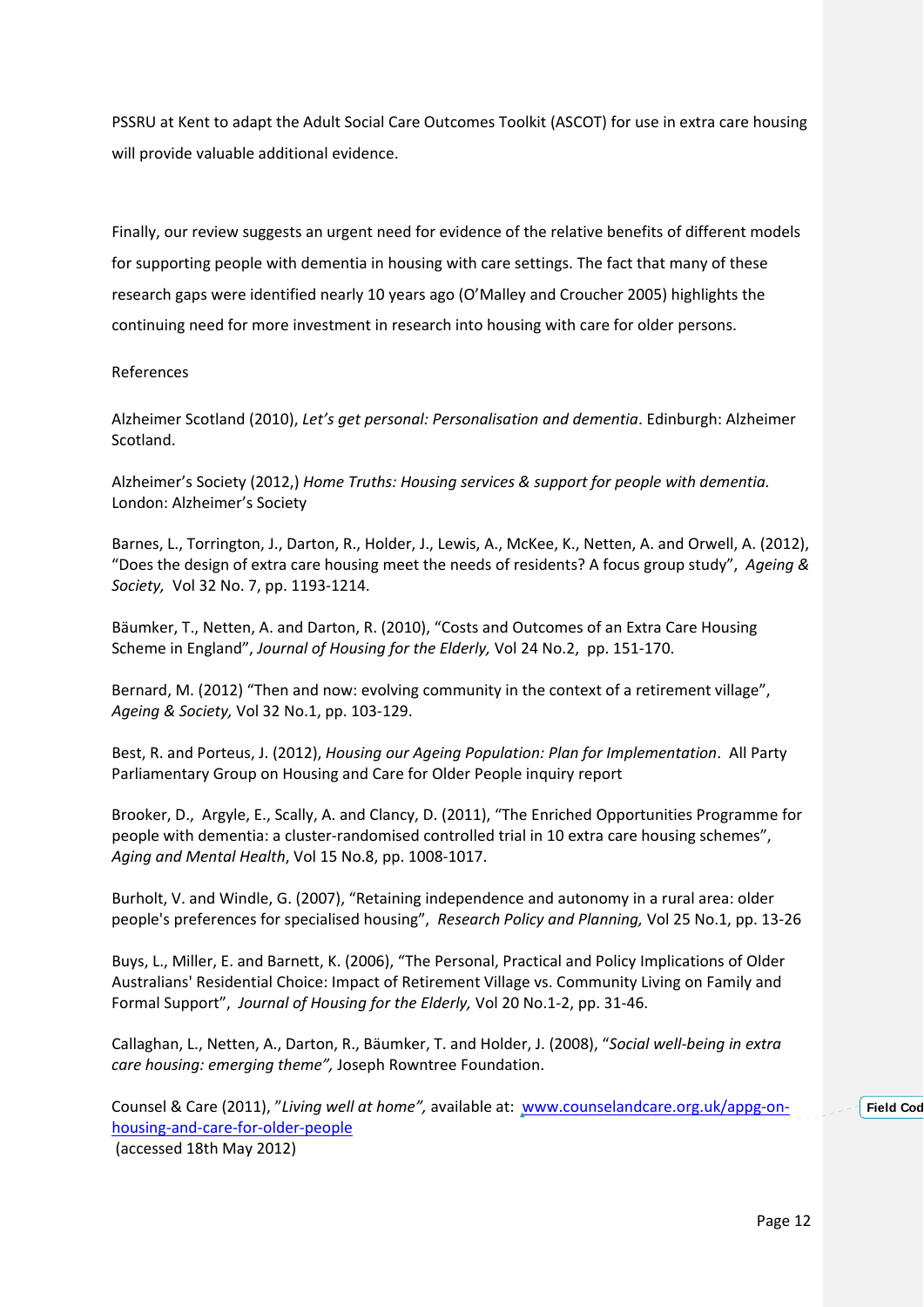Croucher, K., Hicks, L. and Jackson, K. (2006), "Housing with Care for Later Life: A Literature Review", York: Joseph Rowntree Foundation Darton, R., Bäumker, T., Callaghan, L. and Netten, A. (2011), "Improving housing with care choices for older people: the PSSRU evaluation of extra care housing", Housing, Care & Support, Vol 14 No.3, pp. 77-82 Darton, R., Bäumker, T., Callaghan, L., Holder, J., Netten, A. and Towers, A. (2012), "The characteristics of residents in extra care housing and care homes in England", Health and social care in the community, Vol 20 No.1, pp. 87-96 Department for Communities & Local Government, Department of Health and Department for Work and Pensions (2008), Lifetime Homes, Lifetime Neighbourhoods: A national strategy for housing an ageing society, available: http://www.communities.gov.uk/documents/housing/pdf/lifetimehomes.pdf **Field Cod** (accessed 18th May 2012) Department for Communities and Local Government (2011),"Laying the Foundations: a housing strategy for England", London: The Stationery Office Department of Health (2009), "Living well with dementia", London: The Stationery Office. Department of Health (2012a), "The Prime Minister's Challenge on Dementia", London: The Stationery Office. Department of Health (2012b), "Caring for our future: reforming care and support", London: The Stationery Office. Department of Health (2013). "Integrated Care: Our Shared Commitment". London: the Stationery Office Evans, S., Fear, T., Means, R. and Vallelly, S. (2007), "Promoting independence for people with dementia in extra care housing", Dementia: The International Journal of Social Research and Practice, Vol 6 No. 1, pp. 144 - 150. Evans, S. and Vallelly, S. (2007), "Never a dull moment? Promoting social well-being in extra care housing", Housing Care and Support, Vol 10 No.4, pp.14-20 Evans, S. (2009), "That lot up there and us down here': social interaction and a sense of community in a mixed tenure UK retirement village", Ageing and Society, Vol 29 No.2, pp. 199-216 Glendinning, C., Challis, D., Fernández, J-L., Jacobs, S., Jones, K., Knapp, M., Manthorpe, J., Moran, N., Netten, A., Stevens, M. and Wilberforce, M. (2008), "Evaluation of the Individual Budgets Pilot Programme: Final Report", Social Policy Research Unit, University of York; York Grant, B. C. (2007), "Retirement villages: More than enclaves for the aged", Activities, Adaptation & Aging, Vol. 31 No. 2, pp. 37-55 Help the Aged (2008), "Personalisation in Social Care: Progress in the UK and Abroad", available at: http://www.scie-socialcareonline.org.uk/profile.asp?guid=c35c43a6-8f83-4cc0-b3b0-2986000b79c1 **Field Cod** (accessed 10th May 2012)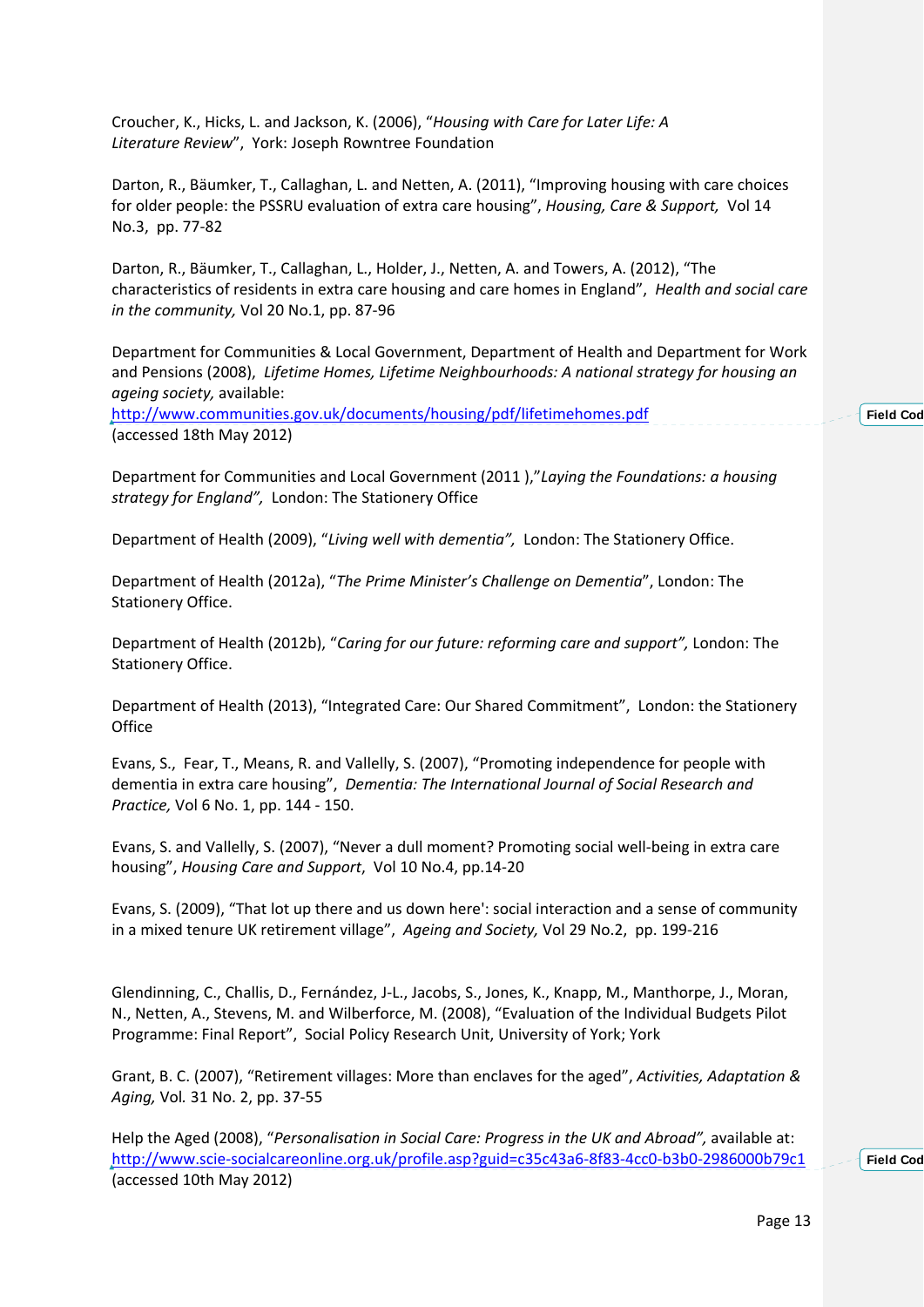Homes and Communities Agency (2009), HAPPI. Housing Our Ageing Population: Panel for Innovation, , London: Homes and Communities Agency

Horner, B. and Boldy, D. P. (2008,) "The benefit and burden of "ageing-in-place" in an aged care community", Australian Health Review, Vol. 32 No. 2, pp. 356-65

Housing Learning and Improvement Network/Elderly Accommodation Counsel (2013), Strategic Housing for Older People Analysis Tool (SHOP). London: Housing Lin

Howe, A.L., Jones, A.E. and Tilse, C. (2013), "What's in a name? Similarities and differences in international terms and meanings for older peoples' housing with services", Ageing and Society, Vol 33 No. 4, pp. 547-578

Hughes, N (2012), "A Better Fit? Creating housing choices for an ageing population", London: Shelter

Keating, N., Fast, J., Dosman, D. and Eales, J. (2001), Services provided by informal and formal caregivers to seniors in residential continuing care, Canadian Journal of Ageing Review, Vol 20 No.1, pp. 23-45

King, N. (2003), "Continuing care retirement communities: description and evaluation", Housing Care and Support, Vol 6 No.4, pp. 29-33.

Kneale, D. (2013), "What role for extra care housing in a socially isolated landscape?" London: HousingLin

Means, R. and Evans, S. (2012), "Communities of Place and Communities of Interest: an exploration of their changing role in later life", Ageing & Society. (First View; doi 10.1017/SO144686X11000961)

Means, R., Evans, S., Fear, T. and Vallelly, S. (2006), "A home for life? Extra care sheltered housing and people with dementia", Journal of Dementia Care, Vol 14 No. 4, pp. 36-37

Netten, A., Darton, R., Bäumker, T. and Callaghan, L. (2011), "Improving housing with care choices for older people: an evaluation of extra care housing2, Kent: Personal Social Services Research Unit

Nord, C. (2011a), "Individual care and personal space in assisted living in Sweden", Health and Place Vol 17, pp. 50-56

Nord, C. (2011b), "Architectural space as a moulding factor of care practices and resident privacy in assisted living", Ageing & Society, Vol 31, pp. 934-952

O'Malley, L. & Croucher, K. (2005), "Housing and dementia care-a scoping review of the literature", Health & Social Care in the Community, Vol 13 No. 6, pp. 570-577.

Orrell, A., McKee, K., Torrington , J., Barnes, S., Darton, R., Netten, A. and Lewis, A. (2013), "The relationship between building design and residents' quality of life in extra care housing schemes", Health and Place Vol 21, pp. 52-64

Pannell, J., Aldridge, H. and Kenway, P. (2012), "Older People's Housing: Choice, Quality of Life and Under-occupation", Joseph Rowntree Foundation